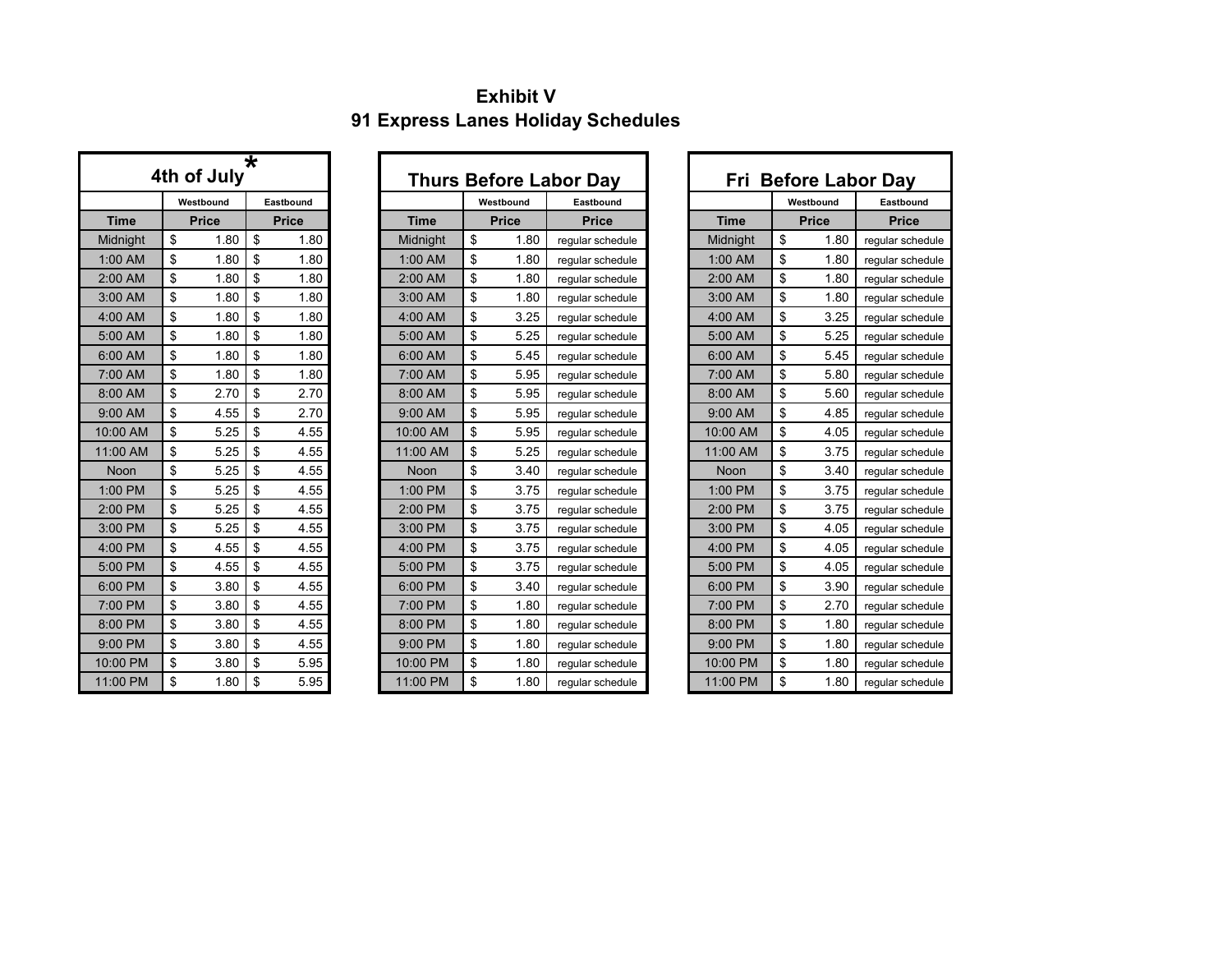| Labor Day              |    |              |    |              |  |  |  |  |  |  |  |  |  |  |
|------------------------|----|--------------|----|--------------|--|--|--|--|--|--|--|--|--|--|
| Westbound<br>Eastbound |    |              |    |              |  |  |  |  |  |  |  |  |  |  |
| <b>Time</b>            |    | <b>Price</b> |    | <b>Price</b> |  |  |  |  |  |  |  |  |  |  |
| Midnight               | \$ | 1.80         | \$ | 1.80         |  |  |  |  |  |  |  |  |  |  |
| 1:00 AM                | \$ | 1.80         | \$ | 1.80         |  |  |  |  |  |  |  |  |  |  |
| 2:00 AM                | \$ | 1.80         | \$ | 1.80         |  |  |  |  |  |  |  |  |  |  |
| 3:00 AM                | \$ | 1.80         | \$ | 1.80         |  |  |  |  |  |  |  |  |  |  |
| 4:00 AM                | \$ | 1.80         | \$ | 1.80         |  |  |  |  |  |  |  |  |  |  |
| 5:00 AM                | \$ | 1.80         | \$ | 1.80         |  |  |  |  |  |  |  |  |  |  |
| 6:00 AM                | \$ | 2.70         | \$ | 2.70         |  |  |  |  |  |  |  |  |  |  |
| 7:00 AM                | \$ | 2.70         | \$ | 2.70         |  |  |  |  |  |  |  |  |  |  |
| 8:00 AM                | \$ | 2.70         | \$ | 2.70         |  |  |  |  |  |  |  |  |  |  |
| 9:00 AM                | \$ | 3.90         | \$ | 2.70         |  |  |  |  |  |  |  |  |  |  |
| 10:00 AM               | \$ | 5.00         | \$ | 2.70         |  |  |  |  |  |  |  |  |  |  |
| 11:00 AM               | \$ | 5.00         | \$ | 2.70         |  |  |  |  |  |  |  |  |  |  |
| Noon                   | \$ | 5.90         | \$ | 4.40         |  |  |  |  |  |  |  |  |  |  |
| 1:00 PM                | \$ | 5.90         | \$ | 4.75         |  |  |  |  |  |  |  |  |  |  |
| 2:00 PM                | \$ | 5.90         | \$ | 4.75         |  |  |  |  |  |  |  |  |  |  |
| 3:00 PM                | \$ | 4.55         | \$ | 4.75         |  |  |  |  |  |  |  |  |  |  |
| 4:00 PM                | \$ | 3.90         | \$ | 4.75         |  |  |  |  |  |  |  |  |  |  |
| 5:00 PM                | \$ | 2.70         | \$ | 4.75         |  |  |  |  |  |  |  |  |  |  |
| 6:00 PM                | \$ | 2.70         | \$ | 4.75         |  |  |  |  |  |  |  |  |  |  |
| 7:00 PM                | \$ | 2.70         | \$ | 4.75         |  |  |  |  |  |  |  |  |  |  |
| 8:00 PM                | \$ | 2.70         | \$ | 4.40         |  |  |  |  |  |  |  |  |  |  |
| 9:00 PM                | \$ | 2.70         | \$ | 2.70         |  |  |  |  |  |  |  |  |  |  |
| 10:00 PM               | \$ | 1.80         | \$ | 1.80         |  |  |  |  |  |  |  |  |  |  |
| 11:00 PM               | \$ | 1.80         | \$ | 1.80         |  |  |  |  |  |  |  |  |  |  |

|             |                        | <b>Labor Day</b> |    |              | <b>Wed Before Thanksgiving</b> |              |              |      |             |              | <b>Thanksgiving</b> |              |      |
|-------------|------------------------|------------------|----|--------------|--------------------------------|--------------|--------------|------|-------------|--------------|---------------------|--------------|------|
|             | Westbound<br>Eastbound |                  |    |              | Westbound                      |              | Eastbound    |      |             | Westbound    |                     | Eastbound    |      |
| <b>Time</b> |                        | <b>Price</b>     |    | <b>Price</b> | <b>Time</b>                    | <b>Price</b> | <b>Price</b> |      | <b>Time</b> | <b>Price</b> |                     | <b>Price</b> |      |
| Midnight    | \$                     | 1.80             | \$ | 1.80         | Midnight                       | \$<br>1.80   | \$           | 1.80 | Midnight    | \$           | 1.80                | \$           | 1.80 |
| 1:00 AM     | \$                     | 1.80             | \$ | 1.80         | 1:00 AM                        | \$<br>1.80   | \$           | 1.80 | 1:00 AM     | \$           | 1.80                | \$           | 1.80 |
| 2:00 AM     | \$                     | 1.80             | \$ | 1.80         | 2:00 AM                        | \$<br>1.80   | \$           | 1.80 | 2:00 AM     | \$           | 1.80                | \$           | 1.80 |
| 3:00 AM     | \$                     | 1.80             | \$ | 1.80         | 3:00 AM                        | \$<br>1.80   | \$           | 1.80 | 3:00 AM     | \$           | 1.80                | \$           | 1.80 |
| 4:00 AM     | \$                     | 1.80             | \$ | 1.80         | 4:00 AM                        | \$<br>3.25   | \$           | 1.80 | 4:00 AM     | \$           | 1.80                | \$           | 1.80 |
| 5:00 AM     | \$                     | 1.80             | \$ | 1.80         | 5:00 AM                        | \$<br>5.45   | \$           | 1.80 | 5:00 AM     | \$           | 1.80                | \$           | 1.80 |
| 6:00 AM     | \$                     | 2.70             | \$ | 2.70         | 6:00 AM                        | \$<br>5.60   | \$           | 2.70 | 6:00 AM     | \$           | 1.80                | \$           | 1.80 |
| 7:00 AM     | \$                     | 2.70             | \$ | 2.70         | 7:00 AM                        | \$<br>6.10   | \$           | 2.70 | 7:00 AM     | \$           | 1.80                | \$           | 2.70 |
| 8:00 AM     | \$                     | 2.70             | \$ | 2.70         | 8:00 AM                        | \$<br>6.10   | \$           | 2.70 | 8:00 AM     | \$           | 1.80                | \$           | 3.25 |
| 9:00 AM     | \$                     | 3.90             | \$ | 2.70         | 9:00 AM                        | \$<br>5.60   | \$           | 3.25 | 9:00 AM     | \$           | 2.70                | \$           | 5.25 |
| 10:00 AM    | \$                     | 5.00             | \$ | 2.70         | 10:00 AM                       | \$<br>5.25   | \$           | 5.25 | 10:00 AM    | \$           | 5.25                | \$           | 5.60 |
| 11:00 AM    | \$                     | 5.00             | \$ | 2.70         | 11:00 AM                       | \$<br>5.25   | \$           | 5.45 | 11:00 AM    | \$           | 5.60                | \$           | 6.10 |
| Noon        | \$                     | 5.90             | \$ | 4.40         | Noon                           | \$<br>5.25   | \$           | 6.10 | <b>Noon</b> | \$           | 6.10                | \$           | 6.10 |
| 1:00 PM     | \$                     | 5.90             | \$ | 4.75         | 1:00 PM                        | \$<br>5.25   | \$           | 6.40 | 1:00 PM     | \$           | 6.10                | \$           | 6.10 |
| 2:00 PM     | \$                     | 5.90             | \$ | 4.75         | 1:00 PM                        | \$<br>5.25   | \$           | 7.90 | 2:00 PM     | \$           | 6.10                | \$           | 5.60 |
| 3:00 PM     | \$                     | 4.55             | \$ | 4.75         | $3:00$ PM                      | \$<br>5.25   | \$           | 9.00 | $3:00$ PM   | \$           | 5.25                | \$           | 5.25 |
| 4:00 PM     | \$                     | 3.90             | \$ | 4.75         | 4:00 PM                        | \$<br>5.25   | \$           | 9.00 | 4:00 PM     | \$           | 5.25                | \$           | 5.25 |
| 5:00 PM     | \$                     | 2.70             | \$ | 4.75         | 5:00 PM                        | \$<br>5.25   | \$           | 9.00 | 5:00 PM     | \$           | 5.25                | \$           | 5.25 |
| 6:00 PM     | \$                     | 2.70             | \$ | 4.75         | 6:00 PM                        | \$<br>5.25   | \$           | 6.40 | 6:00 PM     | \$           | 5.25                | \$           | 5.60 |
| 7:00 PM     | \$                     | 2.70             | \$ | 4.75         | 7:00 PM                        | \$<br>3.25   | \$           | 6.10 | 7:00 PM     | \$           | 5.25                | \$           | 5.60 |
| 8:00 PM     | \$                     | 2.70             | \$ | 4.40         | 8:00 PM                        | \$<br>1.80   | \$           | 6.10 | 8:00 PM     | \$           | 5.25                | \$           | 5.60 |
| 9:00 PM     | \$                     | 2.70             | \$ | 2.70         | 9:00 PM                        | \$<br>1.80   | \$           | 5.45 | 9:00 PM     | \$           | 5.25                | \$           | 5.60 |
| 10:00 PM    | \$                     | 1.80             | \$ | 1.80         | 10:00 PM                       | \$<br>1.80   | \$           | 2.70 | 10:00 PM    | \$           | 5.25                | \$           | 5.25 |
| 11:00 PM    | \$                     | 1.80             | \$ | 1.80         | 11:00 PM                       | \$<br>1.80   | \$           | 1.80 | 11:00 PM    | \$           | 2.70                | \$           | 2.70 |

| Thanksgiving           |    |              |              |      |  |  |  |  |  |  |  |  |  |  |
|------------------------|----|--------------|--------------|------|--|--|--|--|--|--|--|--|--|--|
| Westbound<br>Eastbound |    |              |              |      |  |  |  |  |  |  |  |  |  |  |
| <b>Time</b>            |    | <b>Price</b> | <b>Price</b> |      |  |  |  |  |  |  |  |  |  |  |
| Midnight               | \$ | 1.80         | \$           | 1.80 |  |  |  |  |  |  |  |  |  |  |
| 1:00 AM                | \$ | 1.80         | \$           | 1.80 |  |  |  |  |  |  |  |  |  |  |
| 2:00 AM                | \$ | 1.80         | \$           | 1.80 |  |  |  |  |  |  |  |  |  |  |
| 3:00 AM                | \$ | 1.80         | \$           | 1.80 |  |  |  |  |  |  |  |  |  |  |
| 4:00 AM                | \$ | 1.80         | \$           | 1.80 |  |  |  |  |  |  |  |  |  |  |
| 5:00 AM                | \$ | 1.80         | \$           | 1.80 |  |  |  |  |  |  |  |  |  |  |
| 6:00 AM                | \$ | 1.80         | \$           | 1.80 |  |  |  |  |  |  |  |  |  |  |
| 7:00 AM                | \$ | 1.80         | \$           | 2.70 |  |  |  |  |  |  |  |  |  |  |
| 8:00 AM                | \$ | 1.80         | \$           | 3.25 |  |  |  |  |  |  |  |  |  |  |
| 9:00 AM                | \$ | 2.70         | \$           | 5.25 |  |  |  |  |  |  |  |  |  |  |
| 10:00 AM               | \$ | 5.25         | \$           | 5.60 |  |  |  |  |  |  |  |  |  |  |
| 11:00 AM               | \$ | 5.60         | \$           | 6.10 |  |  |  |  |  |  |  |  |  |  |
| Noon                   | \$ | 6.10         | \$           | 6.10 |  |  |  |  |  |  |  |  |  |  |
| 1:00 PM                | \$ | 6.10         | \$           | 6.10 |  |  |  |  |  |  |  |  |  |  |
| 2:00 PM                | \$ | 6.10         | \$           | 5.60 |  |  |  |  |  |  |  |  |  |  |
| 3:00 PM                | \$ | 5.25         | \$           | 5.25 |  |  |  |  |  |  |  |  |  |  |
| 4:00 PM                | \$ | 5.25         | \$           | 5.25 |  |  |  |  |  |  |  |  |  |  |
| 5:00 PM                | \$ | 5.25         | \$           | 5.25 |  |  |  |  |  |  |  |  |  |  |
| 6:00 PM                | \$ | 5.25         | \$           | 5.60 |  |  |  |  |  |  |  |  |  |  |
| 7:00 PM                | \$ | 5.25         | \$           | 5.60 |  |  |  |  |  |  |  |  |  |  |
| 8:00 PM                | \$ | 5.25         | \$           | 5.60 |  |  |  |  |  |  |  |  |  |  |
| 9:00 PM                | \$ | 5.25         | \$           | 5.60 |  |  |  |  |  |  |  |  |  |  |
| 10:00 PM               | \$ | 5.25         | \$           | 5.25 |  |  |  |  |  |  |  |  |  |  |
| 11:00 PM               | \$ | 2.70         | \$           | 2.70 |  |  |  |  |  |  |  |  |  |  |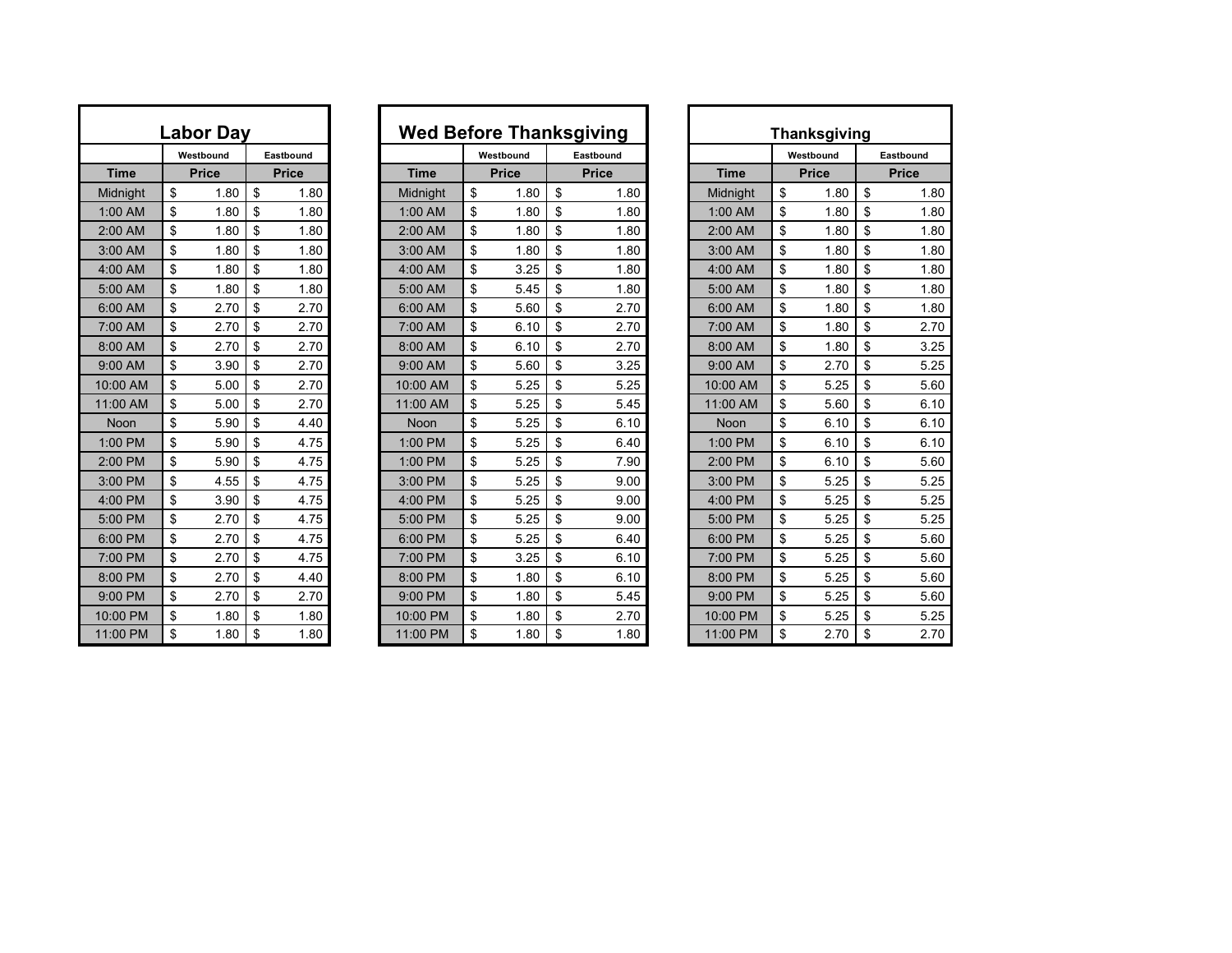|             | <b>Friday After Thanksgiving</b> |              |
|-------------|----------------------------------|--------------|
|             | Westbound                        | Eastbound    |
| <b>Time</b> | <b>Price</b>                     | <b>Price</b> |
| Midnight    | \$<br>1.80                       | \$<br>1.80   |
| 1:00 AM     | \$<br>1.80                       | \$<br>1.80   |
| 2:00 AM     | \$<br>1.80                       | \$<br>1.80   |
| 3:00 AM     | \$<br>1.80                       | \$<br>1.80   |
| 4:00 AM     | \$<br>1.80                       | \$<br>1.80   |
| 5:00 AM     | \$<br>1.80                       | \$<br>1.80   |
| 6:00 AM     | \$<br>2.70                       | \$<br>1.80   |
| 7:00 AM     | \$<br>3.25                       | \$<br>1.80   |
| 8:00 AM     | \$<br>3.25                       | \$<br>3.25   |
| 9:00 AM     | \$<br>4.05                       | \$<br>5.25   |
| 10:00 AM    | \$<br>5.25                       | \$<br>5.25   |
| 11:00 AM    | \$<br>5.25                       | \$<br>5.25   |
| Noon        | \$<br>5.25                       | \$<br>5.60   |
| 1:00 PM     | \$<br>5.25                       | \$<br>5.25   |
| 2:00 PM     | \$<br>5.25                       | \$<br>5.25   |
| 3:00 PM     | \$<br>5.25                       | \$<br>5.25   |
| 4:00 PM     | \$<br>5.25                       | \$<br>5.25   |
| 5:00 PM     | \$<br>5.25                       | \$<br>5.25   |
| 6:00 PM     | \$<br>5.25                       | \$<br>5.25   |
| 7:00 PM     | \$<br>3.25                       | \$<br>5.25   |
| 8:00 PM     | \$<br>1.80                       | \$<br>3.25   |
| 9:00 PM     | \$<br>1.80                       | \$<br>2.70   |
| 10:00 PM    | \$<br>1.80                       | \$<br>2.70   |
| 11:00 PM    | \$<br>1.80                       | \$<br>1.80   |

| <b>Friday After Thanksgiving</b> |              |           |              |      |             | <b>Christmas Day</b> | $\overline{\textbf{\texttt{x}}}$ |             | ★<br><b>New Years Day</b> |              |    |              |  |  |
|----------------------------------|--------------|-----------|--------------|------|-------------|----------------------|----------------------------------|-------------|---------------------------|--------------|----|--------------|--|--|
|                                  |              | Westbound | Eastbound    |      |             | Westbound            | Eastbound                        |             |                           | Westbound    |    | Eastbound    |  |  |
| <b>Time</b>                      | <b>Price</b> |           | <b>Price</b> |      | <b>Time</b> | <b>Price</b>         | <b>Price</b>                     | <b>Time</b> |                           | <b>Price</b> |    | <b>Price</b> |  |  |
| Midnight                         | \$           | 1.80      | \$           | 1.80 | Midnight    | \$<br>1.80           | \$<br>1.80                       | Midnight    | \$                        | 1.80         | \$ | 1.80         |  |  |
| 1:00 AM                          | \$           | 1.80      | \$           | 1.80 | 1:00 AM     | \$<br>1.80           | \$<br>1.80                       | 1:00 AM     | \$                        | 1.80         | \$ | 1.80         |  |  |
| 2:00 AM                          | \$           | 1.80      | \$           | 1.80 | 2:00 AM     | \$<br>1.80           | \$<br>1.80                       | 2:00 AM     | \$                        | 1.80         | \$ | 1.80         |  |  |
| 3:00 AM                          | \$           | 1.80      | \$           | 1.80 | 3:00 AM     | \$<br>1.80           | \$<br>1.80                       | 3:00 AM     | \$                        | 1.80         | \$ | 1.80         |  |  |
| 4:00 AM                          | \$           | 1.80      | \$           | 1.80 | 4:00 AM     | \$<br>1.80           | \$<br>1.80                       | 4:00 AM     | \$                        | 1.80         | \$ | 1.80         |  |  |
| 5:00 AM                          | \$           | 1.80      | \$           | 1.80 | 5:00 AM     | \$<br>1.80           | \$<br>1.80                       | 5:00 AM     | \$                        | 1.80         | \$ | 1.80         |  |  |
| 6:00 AM                          | \$           | 2.70      | \$           | 1.80 | 6:00 AM     | \$<br>1.80           | \$<br>1.80                       | 6:00 AM     | \$                        | 1.80         | \$ | 1.80         |  |  |
| 7:00 AM                          | \$           | 3.25      | \$           | 1.80 | 7:00 AM     | \$<br>1.80           | \$<br>1.80                       | 7:00 AM     | \$                        | 1.80         | \$ | 1.80         |  |  |
| 8:00 AM                          | \$           | 3.25      | \$           | 3.25 | 8:00 AM     | \$<br>3.25           | \$<br>2.70                       | 8:00 AM     | \$                        | 1.80         | \$ | 2.70         |  |  |
| 9:00 AM                          | \$           | 4.05      | \$           | 5.25 | 9:00 AM     | \$<br>3.40           | \$<br>3.25                       | 9:00 AM     | \$                        | 3.25         | \$ | 3.25         |  |  |
| 10:00 AM                         | \$           | 5.25      | \$           | 5.25 | 10:00 AM    | \$<br>4.95           | \$<br>5.25                       | 10:00 AM    | \$                        | 3.25         | \$ | 3.25         |  |  |
| 11:00 AM                         | \$           | 5.25      | \$           | 5.25 | 11:00 AM    | \$<br>5.45           | \$<br>5.45                       | 11:00 AM    | \$                        | 4.95         | \$ | 4.95         |  |  |
| <b>Noon</b>                      | \$           | 5.25      | \$           | 5.60 | Noon        | \$<br>5.45           | \$<br>6.40                       | <b>Noon</b> | \$                        | 5.45         | \$ | 4.95         |  |  |
| 1:00 PM                          | \$           | 5.25      | \$           | 5.25 | 1:00 PM     | \$<br>5.45           | \$<br>6.40                       | 1:00 PM     | \$                        | 5.45         | \$ | 4.95         |  |  |
| 2:00 PM                          | \$           | 5.25      | \$           | 5.25 | 2:00 PM     | \$<br>5.45           | \$<br>6.40                       | 2:00 PM     | \$                        | 5.45         | \$ | 5.45         |  |  |
| 3:00 PM                          | \$           | 5.25      | \$           | 5.25 | 3:00 PM     | \$<br>5.25           | \$<br>6.40                       | 3:00 PM     | \$                        | 5.45         | \$ | 5.45         |  |  |
| 4:00 PM                          | \$           | 5.25      | \$           | 5.25 | 4:00 PM     | \$<br>5.25           | \$<br>6.40                       | 4:00 PM     | \$                        | 5.45         | \$ | 5.45         |  |  |
| 5:00 PM                          | \$           | 5.25      | \$           | 5.25 | 5:00 PM     | \$<br>5.25           | \$<br>6.40                       | 5:00 PM     | \$                        | 5.45         | \$ | 5.45         |  |  |
| 6:00 PM                          | \$           | 5.25      | \$           | 5.25 | 6:00 PM     | \$<br>5.25           | \$<br>6.40                       | 6:00 PM     | \$                        | 5.45         | \$ | 5.45         |  |  |
| 7:00 PM                          | \$           | 3.25      | \$           | 5.25 | 7:00 PM     | \$<br>5.25           | \$<br>6.40                       | 7:00 PM     | \$                        | 4.95         | \$ | 4.95         |  |  |
| 8:00 PM                          | \$           | 1.80      | \$           | 3.25 | 8:00 PM     | \$<br>5.25           | \$<br>6.40                       | 8:00 PM     | \$                        | 4.95         | \$ | 4.95         |  |  |
| 9:00 PM                          | \$           | 1.80      | \$           | 2.70 | 9:00 PM     | \$<br>5.25           | \$<br>5.45                       | 9:00 PM     | \$                        | 3.25         | \$ | 3.25         |  |  |
| 10:00 PM                         | \$           | 1.80      | \$           | 2.70 | 10:00 PM    | \$<br>5.25           | \$<br>2.70                       | 10:00 PM    | \$                        | 3.25         | \$ | 3.25         |  |  |
| 11:00 PM                         | \$           | 1.80      | \$           | 1.80 | 11:00 PM    | \$<br>4.95           | \$<br>1.80                       | 11:00 PM    | \$                        | 1.80         | \$ | 1.80         |  |  |

|             | ∗<br><b>New Years Day</b> |              |  |  |  |  |  |  |  |  |  |  |  |  |
|-------------|---------------------------|--------------|--|--|--|--|--|--|--|--|--|--|--|--|
|             | Westbound                 | Eastbound    |  |  |  |  |  |  |  |  |  |  |  |  |
| <b>Time</b> | <b>Price</b>              | <b>Price</b> |  |  |  |  |  |  |  |  |  |  |  |  |
| Midnight    | \$<br>1.80                | \$<br>1.80   |  |  |  |  |  |  |  |  |  |  |  |  |
| 1:00 AM     | \$<br>1.80                | \$<br>1.80   |  |  |  |  |  |  |  |  |  |  |  |  |
| 2:00 AM     | \$<br>1.80                | \$<br>1.80   |  |  |  |  |  |  |  |  |  |  |  |  |
| 3:00 AM     | \$<br>1.80                | \$<br>1.80   |  |  |  |  |  |  |  |  |  |  |  |  |
| 4:00 AM     | \$<br>1.80                | \$<br>1.80   |  |  |  |  |  |  |  |  |  |  |  |  |
| 5:00 AM     | \$<br>1.80                | \$<br>1.80   |  |  |  |  |  |  |  |  |  |  |  |  |
| 6:00 AM     | \$<br>1.80                | \$<br>1.80   |  |  |  |  |  |  |  |  |  |  |  |  |
| 7:00 AM     | \$<br>1.80                | \$<br>1.80   |  |  |  |  |  |  |  |  |  |  |  |  |
| 8:00 AM     | \$<br>1.80                | \$<br>2.70   |  |  |  |  |  |  |  |  |  |  |  |  |
| 9:00 AM     | \$<br>3.25                | \$<br>3.25   |  |  |  |  |  |  |  |  |  |  |  |  |
| 10:00 AM    | \$<br>3.25                | \$<br>3.25   |  |  |  |  |  |  |  |  |  |  |  |  |
| 11:00 AM    | \$<br>4.95                | \$<br>4.95   |  |  |  |  |  |  |  |  |  |  |  |  |
| Noon        | \$<br>5.45                | \$<br>4.95   |  |  |  |  |  |  |  |  |  |  |  |  |
| 1:00 PM     | \$<br>5.45                | \$<br>4.95   |  |  |  |  |  |  |  |  |  |  |  |  |
| 2:00 PM     | \$<br>5.45                | \$<br>5.45   |  |  |  |  |  |  |  |  |  |  |  |  |
| 3:00 PM     | \$<br>5.45                | \$<br>5.45   |  |  |  |  |  |  |  |  |  |  |  |  |
| 4:00 PM     | \$<br>5.45                | \$<br>5.45   |  |  |  |  |  |  |  |  |  |  |  |  |
| 5:00 PM     | \$<br>5.45                | \$<br>5.45   |  |  |  |  |  |  |  |  |  |  |  |  |
| 6:00 PM     | \$<br>5.45                | \$<br>5.45   |  |  |  |  |  |  |  |  |  |  |  |  |
| 7:00 PM     | \$<br>4.95                | \$<br>4.95   |  |  |  |  |  |  |  |  |  |  |  |  |
| 8:00 PM     | \$<br>4.95                | \$<br>4.95   |  |  |  |  |  |  |  |  |  |  |  |  |
| 9:00 PM     | \$<br>3.25                | \$<br>3.25   |  |  |  |  |  |  |  |  |  |  |  |  |
| 10:00 PM    | \$<br>3.25                | \$<br>3.25   |  |  |  |  |  |  |  |  |  |  |  |  |
| 11:00 PM    | \$<br>1.80                | \$<br>1.80   |  |  |  |  |  |  |  |  |  |  |  |  |